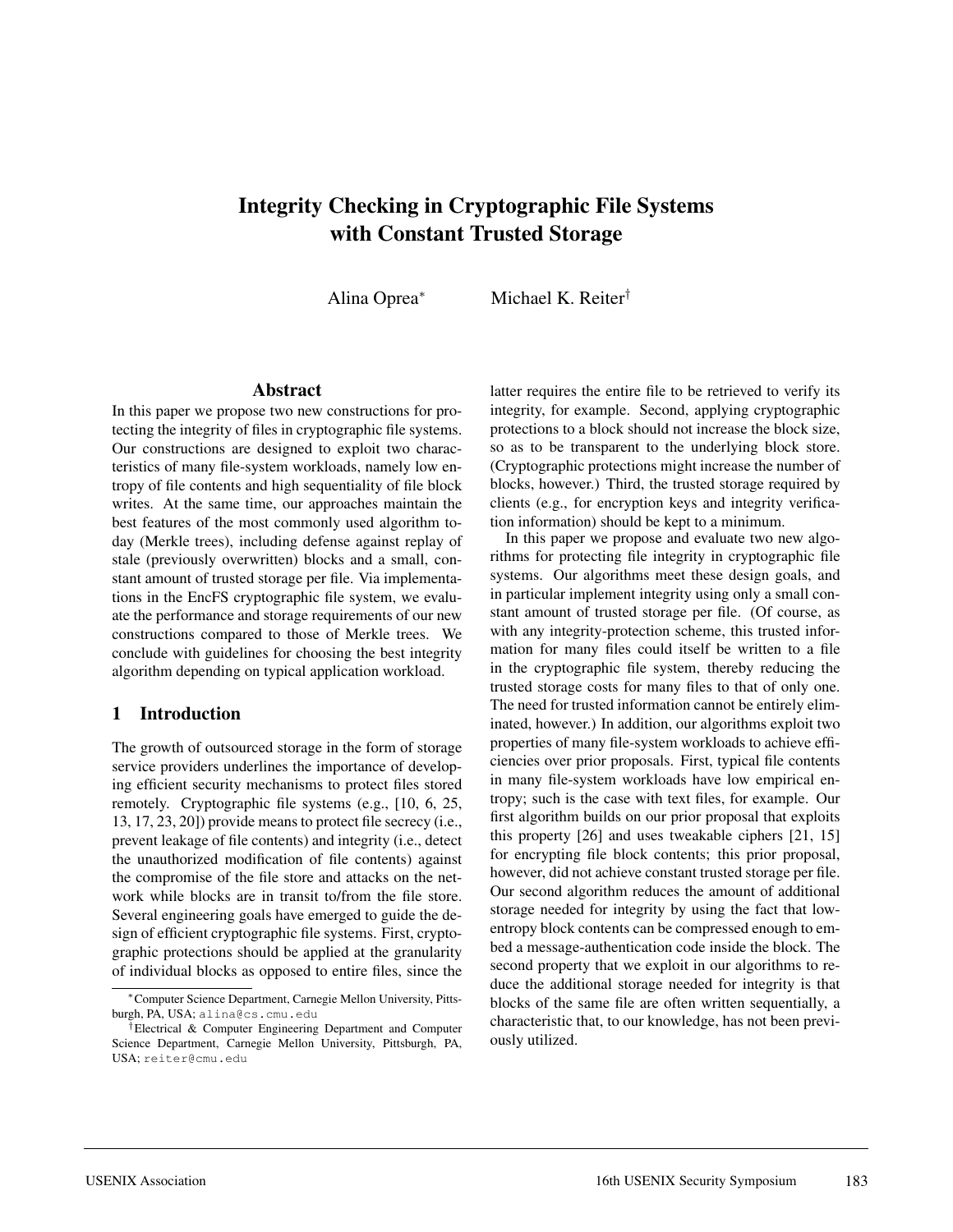By designing integrity mechanisms that exploit these properties, we demonstrate more efficient integrity protections in cryptographic file systems than have previously been possible for many workloads. The measures of efficiency that we consider include the amount of untrusted storage required by the integrity mechanism (over and above that required for file blocks); the *integrity bandwidth*, i.e., the amount of this information that must be accessed (updated or read) when accessing a single file block, averaged over all blocks in a file, all blocks in all files, or all accesses in a trace (depending on context); and the file write and read performance costs.

The standard against which we compare our algorithms is the Merkle tree [24], which to date is the overwhelmingly most popular method of integrity protection for a file. Merkle trees can be implemented in cryptographic file systems so as to meet the requirements outlined above, in particular requiring trusted storage per file of only one output of a cryptographic hash function (e.g., 20 bytes for SHA-1 [30]). They additionally offer an integrity bandwidth per file that is logarithmic in the number of file blocks. However, Merkle trees are oblivious to file block contents and access characteristics, and we show that by exploiting these, we can generate far more efficient integrity mechanisms for some workloads.

We have implemented our integrity constructions and Merkle trees in EncFS [14], an open-source user-level file system that transparently provides file block encryption on top of FUSE [12]. We provide an evaluation of the three approaches with respect to our measures of interest, demonstrating how file contents, as well as file access patterns, have a great influence on the performance of the new integrity algorithms. Our experiments demonstrate that there is not a clear winner among the three constructions for *all* workloads, in that different integrity constructions are best suited to particular workloads. We thus conclude that a cryptographic file system should implement all three schemes and give higher-level applications an option to choose the appropriate integrity mechanism.

#### **2 Random Access Integrity Model**

We consider the model of a cryptographic file system that provides random access to files. Encrypted data is stored on untrusted storage servers and there is a mechanism for distributing the cryptographic keys to authorized parties. A small (on the order of several hundred bytes), fixed-size per file, *trusted storage* is available for authentication data.

We assume that the storage servers are actively controlled by an adversary. The adversary can adaptively alter the data stored on the storage servers or perform any other attack on the stored data, but it cannot modify or observe the trusted storage. A particularly interesting attack that the adversary can mount is a *replay attack*, in which stale data is returned to read requests of clients. Using the trusted storage to keep some constant-size information per file, and keeping more information per file on untrusted storage, our goal is to design and evaluate integrity algorithms that allow the update and verification of individual blocks in files and that detect data modification and replay attacks.

In our framework, a file  $F$  is divided into  $n$  fixed-size blocks  $B_1B_2...B_n$  (the last block  $B_n$  might be shorter than the first  $n - 1$  blocks), each encrypted individually with the encryption key of the file and stored on the untrusted storage servers  $(n$  differs per file). The constantsize, trusted storage for file F is denoted  $TS_F$ . Additional storage for file  $F$ , which can reside in untrusted storage, is denoted  $US_F$ ; of course,  $US_F$  can be written to the untrusted storage server.

The storage interface provides two basic operations to the clients:  $F.WriteBlock(i, C)$  stores content  $C$  at block index i in file F and  $C \leftarrow F$ .ReadBlock(i) reads (encrypted) content from block index  $i$  in file  $F$ . An integrity algorithm for an encrypted file system consists of five operations. In the initialization algorithm Init for file  $F$ , the encryption key for the file is generated. In an update operation  $Update(i, B)$  for file F, an authorized client updates the  $i$ -th block in the file with the encryption of block content  $B$  and updates the integrity information for the *i*-th block stored in  $TS_F$  and  $US_F$ . In the check operation  $Check(i, C)$  for file F, an authorized client first decrypts  $C$  and then checks that the decrypted block content is authentic, using the additional storage  $TS_F$  and  $US_F$  for file F. The check operation returns the decrypted block if it concludes that the block content is authentic and  $\perp$  otherwise. A client can additionally perform an append operation Append $(B)$  for file F, in which a new block that contains the encryption of  $B$  is appended to the encrypted file, and a Delete operation that deletes the last block in a file and updates the integrity information for the file.

Using the algorithms we have defined for an integrity scheme for an encrypted file, a client can read or write at any byte offset in the file. For example, to write to a byte offset that is not at a block boundary, the client first reads the block to which the byte offset belongs, decrypts it and checks its integrity using algorithm Check. Then, the client constructs the new data block by replacing the appropriate bytes in the decrypted block, and calls Update to encrypt the new block and compute its integrity information.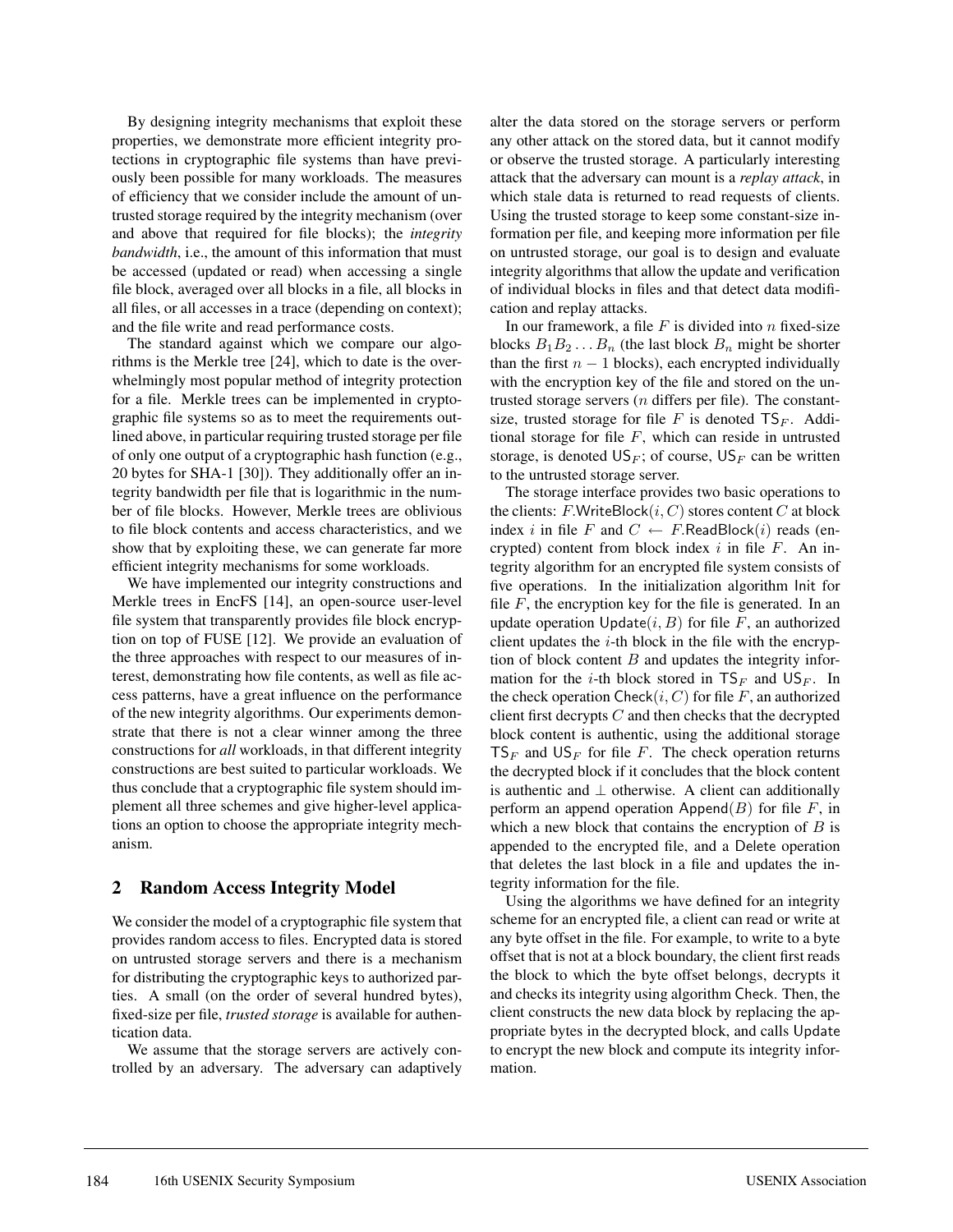In designing an integrity algorithm for a cryptographic file system, we consider the following metrics. First is the size of the untrusted storage  $US_F$ ; we will always enforce that the trusted storage  $TS_F$  is of constant size, independent of the number of blocks. Second is the integrity bandwidth for updating and checking individual file blocks, defined as the number of bytes from  $\mathsf{US}_F$  accessed (updated or read) when accessing a block of file  $F$ , averaged over either: all blocks in  $F$  when we speak of a per-file integrity bandwidth; all blocks in all files when we speak of the integrity bandwidth of the file system; or all blocks accessed in a particular trace when we speak of one trace. Third is the performance cost of writing and reading files.

### **3 Preliminaries**

#### **3.1 Merkle Trees**

Merkle trees [24] are used to authenticate  $n$  data items with constant-size trusted storage. A Merkle tree for data items  $M_1, \ldots, M_n$ , denoted  $\text{MT}(M_1, \ldots, M_n)$ , is a binary tree that has  $M_1, \ldots, M_n$  as leaves. An interior node of the tree with children  $C_L$  and  $C_R$  is the hash of the concatenation of its children (i.e.,  $h(C_L||C_R)$ , for  $h: \{0,1\}^* \rightarrow \{0,1\}^s$  a second preimage resistant hash function [29] that outputs strings of length  $s$  bits). If the root of the tree is stored in trusted storage, then all the leaves of the tree can be authenticated by reading from the tree a number of hashes logarithmic in  $n$ .

We define the Merkle tree for a file  $F$  with  $n$  blocks  $B_1,\ldots,B_n$  to be the binary tree MT<sub>F</sub> = MT( $h(1||B_1)$ ,  $\ldots,h(n||B_n)$ . A Merkle tree with a given set of leaves can be constructed in multiple ways. We choose to append a new block in the tree as a right-most child, so that the tree has the property that all the left subtrees are complete. We define several algorithms for a Merkle tree T, for which we omit the implementation details, due to space limitations.

- In the UpdateTree( $R, i, hval$ ) algorithm for tree T, the hash stored at the  $i$ -th leaf of  $T$  (counting from left to right) is updated to hval. This triggers an update of all the hashes stored on the path from the  $i$ -th leaf to the root of the tree. It is necessary to first check that all the siblings of the nodes on the path from the updated leaf to the root of the tree are authentic. Finally, the updated root of the tree is output in R.

- The CheckTree( $R, i, hval$ ) algorithm for tree  $T$ checks that the hash stored at the  $i$ -th leaf matches  $hval$ . All the hashes stored at the nodes on the path from the *i*-th leaf to the root are computed and the root of  $T$  is checked finally to match the value stored in R.

- Algorithm AppendTree( $R, hval$ ) for tree  $T$  appends a new leaf  $u$  that stores the hash value  $hval$  to the tree, updates the path from this new leaf to the root of the tree and outputs the new root of the tree in R.

- The DeleteTree(R) algorithm for tree T deletes the last leaf from the tree, updates the remaining path to the root of the tree and outputs the new root of the tree in R.

## **3.2 Encryption Schemes and Tweakable Ciphers**

An encryption scheme consists of a key generation algorithm Gen that outputs an encryption key, an encryption algorithm  $E_k(M)$  that outputs the encryption of a message M with secret key  $k$  and a decryption algorithm  $D_k(C)$  that outputs the decryption of a ciphertext C with secret key  $k$ . A widely used secure encryption scheme is AES [2] in CBC mode [8].

A *tweakable cipher* [21, 15] is, informally, a lengthpreserving encryption method that uses a *tweak* in both the encryption and decryption algorithms for variability. A tweakable encryption of a message  $M$  with tweak  $t$ and secret key k is denoted  $E_k^t(M)$  and, similarly, the decryption of ciphertext  $C$  with tweak  $t$  and secret key k is denoted  $D_k^t(C)$ . The tweak is a public parameter, and the security of the tweakable cipher is based only on the secrecy of the encryption key. Tweakable ciphers can be used to encrypt fixed-size blocks written to disk in a file system. Suitable values of the tweak for this case are, for example, block addresses or block indices in the file. There is a distinction between *narrow-block tweakable ciphers* that operate on block lengths of 128 bits (as regular block ciphers) and *wide-block tweakable ciphers* that operate on arbitrarily large blocks (e.g., 512 bytes or 4KB). In this paper we use the term tweakable ciphers to refer to wide-block tweakable ciphers as defined by Halevi and Rogaway [15].

The security of tweakable ciphers implies an interesting property, called *non-malleability* [15], that guarantees that if only a single bit is changed in a valid ciphertext, then its decryption is indistinguishable from a random plaintext. Tweakable cipher constructions include CMC [15] and EME [16].

### **3.3 Efficient Block Integrity Using Randomness of Block Contents**

Oprea et al. [26] provide an efficient integrity construction in a block-level storage system. This integrity construction is based on the experimental observation that contents of blocks written to disk usually are efficiently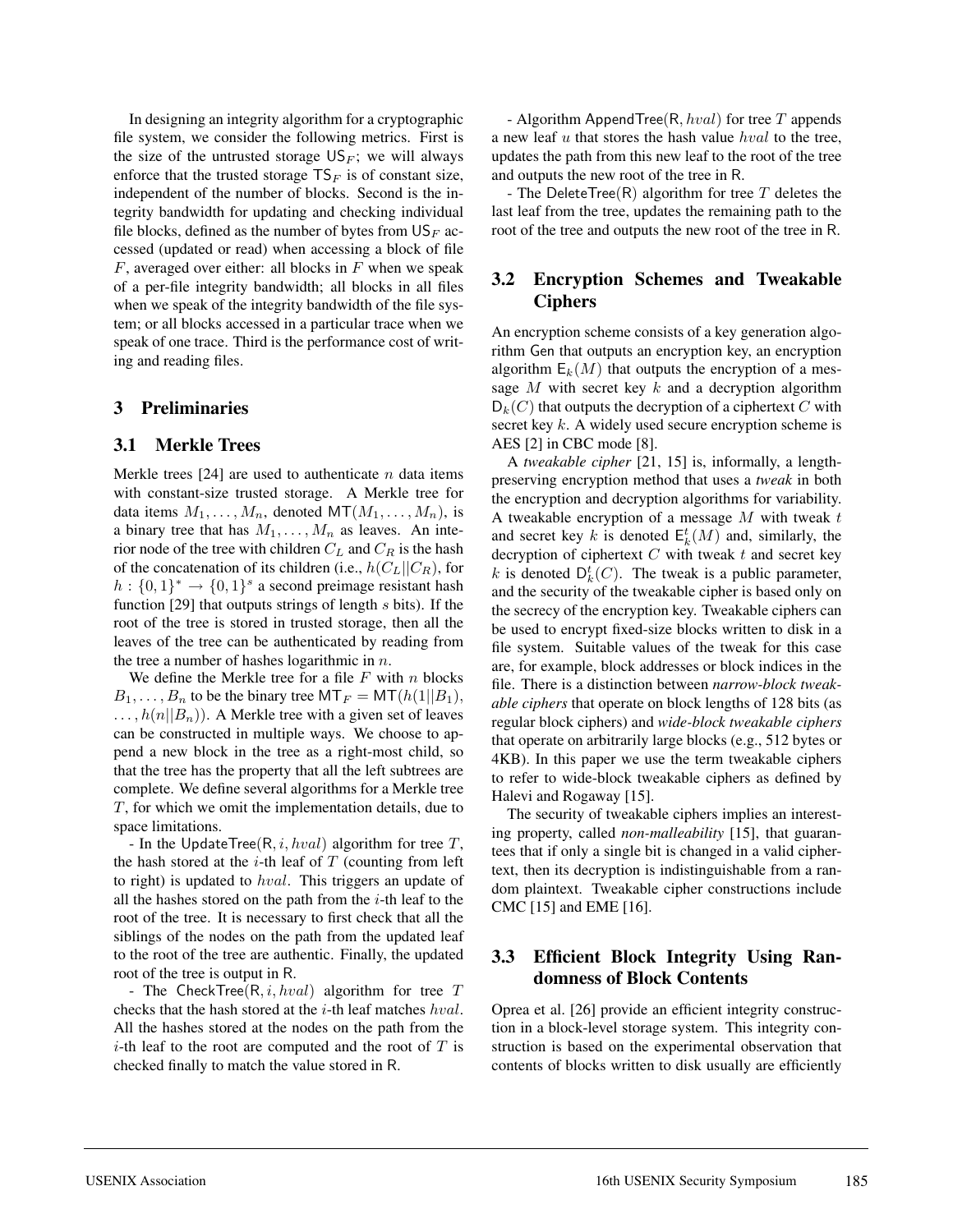distinguishable from *random blocks*, i.e., blocks uniformly chosen at random from the set of all blocks of a fixed length. Assuming that data blocks are encrypted with a tweakable cipher, the integrity of the blocks that are efficiently distinguishable from random blocks can be checked by performing a randomness test on the block contents. The non-malleability property of tweakable ciphers implies that if block contents after decryption are distinguishable from random, then it is very likely that the contents are authentic. This idea permits a reduction in the trusted storage needed for checking block integrity: a hash is stored only for those (usually few) blocks that are indistinguishable from random blocks (or, in short, *random-looking blocks*).

An example of a statistical test IsRand [26] that can be used to distinguish block contents from random blocks evaluates the entropy of a block and considers random those blocks that have an entropy higher than a threshold chosen experimentally. For a block  $B$ , IsRand( $B$ ) returns 1 with high probability if  $B$  is a uniformly random block in the block space and 0, otherwise. Oprea et al. [26] provide an upper bound on the false negative rate of the randomness test that is used in the security analysis of the scheme.

We use the ideas from Oprea et al. [26] as a starting point for our first algorithm for implementing file integrity in cryptographic file systems. The main challenge to construct integrity algorithms in our model is to efficiently reduce the amount of trusted storage per file to a constant value. Our second algorithm also exploits the redundancy in file contents to reduce the additional space for integrity, but in a different way, by embedding a message authentication code (MAC) in file blocks that can be compressed enough. Both of these schemes build from a novel technique that is described in Section 4.1 for efficiently tracking the number of writes to file blocks.

### **4 Write Counters for File Blocks**

All the integrity constructions for encrypted storage described in the next section use write counters for the blocks in a file. A write counter for a block denotes the total number of writes done to that block index. Counters are used to reduce the additional storage space taken by encrypting with a block cipher in CBC mode, as described in Section 4.2. Counters are also a means of distinguishing different writes performed to the same block address and as such, can be used to prevent against replay attacks.

We define several operations for the write counters of the blocks in a file F. The UpdateCtr $(i)$  algorithm either initializes the value of the counter for the  $i$ -th block

in file  $F$  with 1, or it increments the counter for the  $i$ th block if it has already been initialized. The algorithm also updates the information for the counters stored in  $US_F$ . Function GetCtr(i) returns the value of the counter for the  $i$ -th block in file  $F$ . When counters are used to protect against replay attacks, they need to be authenticated with a small amount of trusted storage. For authenticating block write counters, we define an algorithm AuthCtr that modifies the trusted storage space  $TS_F$  of file  $F$  to contain the trusted authentication information for the write counters of  $F$ , and a function CheckCtr that checks the authenticity of the counters stored in  $\mathsf{US}_F$  using the trusted storage  $TS_F$  for file F and returns true if the counters are authentic and false, otherwise. Both operations for authenticating counters are invoked by an authorized client.

## **4.1 Storage and Authentication of Block Write Counters**

A problem that needs to be addressed in the design of the various integrity algorithms described below is the storage and authentication of the block write counters. If a counter per file block were used, this would result in significant additional storage for counters. Here we propose a more efficient method of storing the block write counters, based on analyzing the file access patterns in NFS traces collected at Harvard University [9].

**Counter intervals.** We performed experiments on the NFS Harvard traces [9] in order to analyze the file access patterns. We considered three different traces (LAIR, DEASNA and HOME02) for a period of one week. The LAIR trace consists of research workload traces from Harvard's computer science department. The DEASNA trace is a mix of research and email workloads from the division of engineering and applied sciences at Harvard. HOME02 is mostly the email workload from the campus general purpose servers.

Ellard et al. [9] make the observation that a large number of file accesses are sequential. This leads to the idea that the values of the write counters for adjacent blocks in a file might be correlated. To test this hypothesis, we represent counters for blocks in a file using *counter intervals*. A counter interval is defined as a sequence of consecutive blocks in a file that all share the same value of the write counter. For a counter interval, we need to store only the beginning and end of the interval, and the value of the write counter.

Table 1 shows the average storage per file used by the two counter representation methods for the three traces. We represent a counter using 2 bytes (as the maximum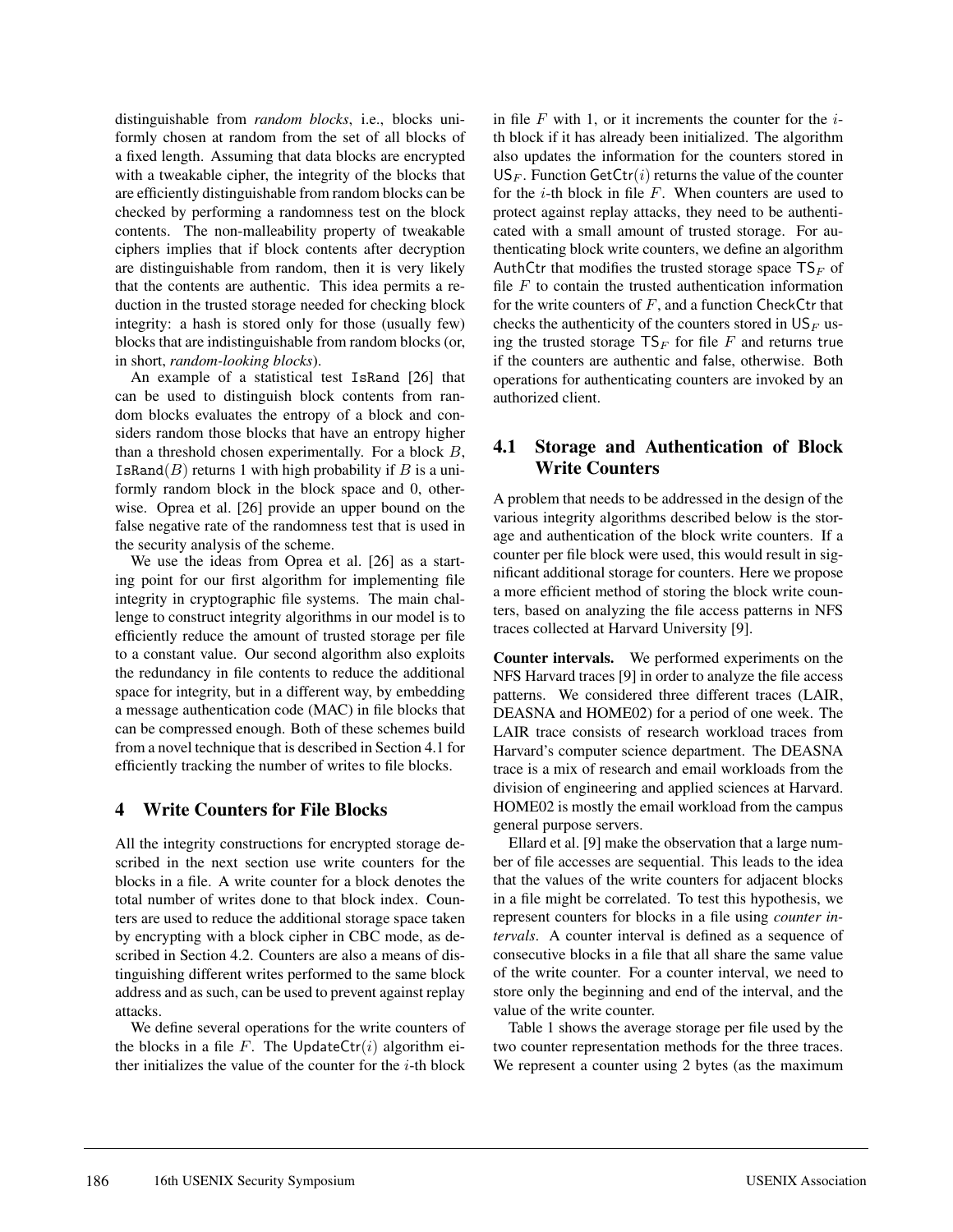observed value of a counter was 9905) and we represent file block indices with 4 bytes. The counter interval method reduces the average storage needed for counters by a factor of 30 for the LAIR trace, 26.5 for the DEASNA trace and 7.66 for the HOME02 trace compared to the method that stores a counter per file block. This justifies our design choice to use counter intervals for representing counter values in the integrity algorithms presented in the next section.

|                   | LAIR        | <b>DEASNA</b> | HOME <sub>02</sub> |
|-------------------|-------------|---------------|--------------------|
| Counter per block | 547.8 bytes | 1.46 KB       | 3.16 KB            |
| Counter intervals | 18.35 bytes | 55.04 bytes   | 413.44 bytes       |

Table 1: Average storage per file for two counter representation methods.

**Counter representation.** The counter intervals for file F are represented by two arrays:  $IntStart_F$  keeps the block indices where new counter intervals start and  $\mathrm{Ctrl}_F$  keeps the values of the write counter for each interval. The trusted storage  $TS_F$  for file F includes either the arrays IntStart<sub>F</sub> and CtrVal<sub>F</sub> if they fit into  $TS_F$ or, for each array, a hash of all its elements (concatenated), otherwise. In the limit, to reduce the bandwidth for integrity, we could build a Merkle tree to authenticate each of these arrays and store the root of these trees in  $TS_F$ , but we have not seen in the Harvard traces files that would warrant this. We omit here the implementation details for the UpdateCtr, GetCtr, AuthCtr and CheckCtr operations on counters, due to space limitations.

If the counter intervals for a file get too dispersed, then the size of the arrays  $IntStart_F$  and  $Ctrl_F$  might increase significantly. To keep the untrusted storage for integrity low, we could periodically change the encryption key for the file, re-encrypt all blocks in the file, and reset the block write counters to 0.

## **4.2 Length-Preserving Stateful Encryption with Counters**

Secure encryption schemes are usually not lengthpreserving. However, one of our design goals stated in the introduction is to add security (and, in particular, encryption) to file systems in a manner transparent to the storage servers. For this purpose, we introduce here the notion of a *length-preserving stateful encryption scheme* for a file  $F$ , an encryption scheme that encrypts blocks in a way that preserves the length of the original blocks, and stores any additional information in the untrusted storage space for the file. We define a length-preserving stateful encryption scheme for a file  $F$  to consist of a key generation algorithm G<sup>len</sup> that generates an encryption key for the file, an encryption algorithm  $E^{len}$  that encrypts block content  $B$  for block index  $i$  with key  $k$  and outputs ciphertext  $C$ , and a decryption algorithm  $D^{len}$  that decrypts the encrypted content  $C$  of block  $i$  with key  $k$ and outputs the plaintext B. Both the  $E^{len}$  and  $D^{len}$  algorithms also modify the untrusted storage space for the file.

Tweakable ciphers are by definition length-preserving stateful encryption schemes. A different construction on which we elaborate below uses write counters for file blocks. Let (Gen, E, D) be an encryption scheme constructed from a block cipher in CBC mode. To encrypt an n-block message in the CBC encryption mode, a random initialization vector is chosen. The ciphertext consists of  $n+1$  blocks, with the first being the initialization vector. We denote by  $E_k(B, iv)$  the output of the encryption of  $B$  (excluding the initialization vector) using key k and initialization vector iv, and similarly by  $D_k(C, iv)$ the decryption of  $C$  using key  $k$  and initialization vector iv.

We replace the random initialization vectors for encrypting a file block with a pseudorandom function application of the block index concatenated with the write counter for the block. This is intuitively secure because different initialization vectors are used for different encryptions of the same block, and moreover, the properties of pseudorandom functions imply that the initialization vectors are indistinguishable from random. It is thus enough to store the write counters for the blocks of a file, and the initialization vectors for the file blocks can be easily inferred.

The  $G^{len}$ ,  $E^{len}$  and  $D^{len}$  algorithms for a file F are described in Figure 1. Here PRF :  $\mathcal{K}_{PRF} \times \mathcal{I} \rightarrow \mathcal{B}$  denotes a pseudorandom function family with key space  $\mathcal{K}_{\text{PRF}}$ , input space  $\mathcal I$  (i.e., the set of all block indices concatenated with block counter values), and output space  $\beta$  (i.e., the block space of E).

## **5 Integrity Constructions for Encrypted Storage**

In this section, we first present a Merkle tree integrity construction for encrypted storage, used in file systems such as Cepheus [10], FARSITE [1], and Plutus [17]. Second, we introduce a new integrity construction based on tweakable ciphers that uses some ideas from Oprea et al. [26]. Third, we give a new construction based on compression levels of block contents. We evaluate the performance of the integrity algorithms described here in Section 7.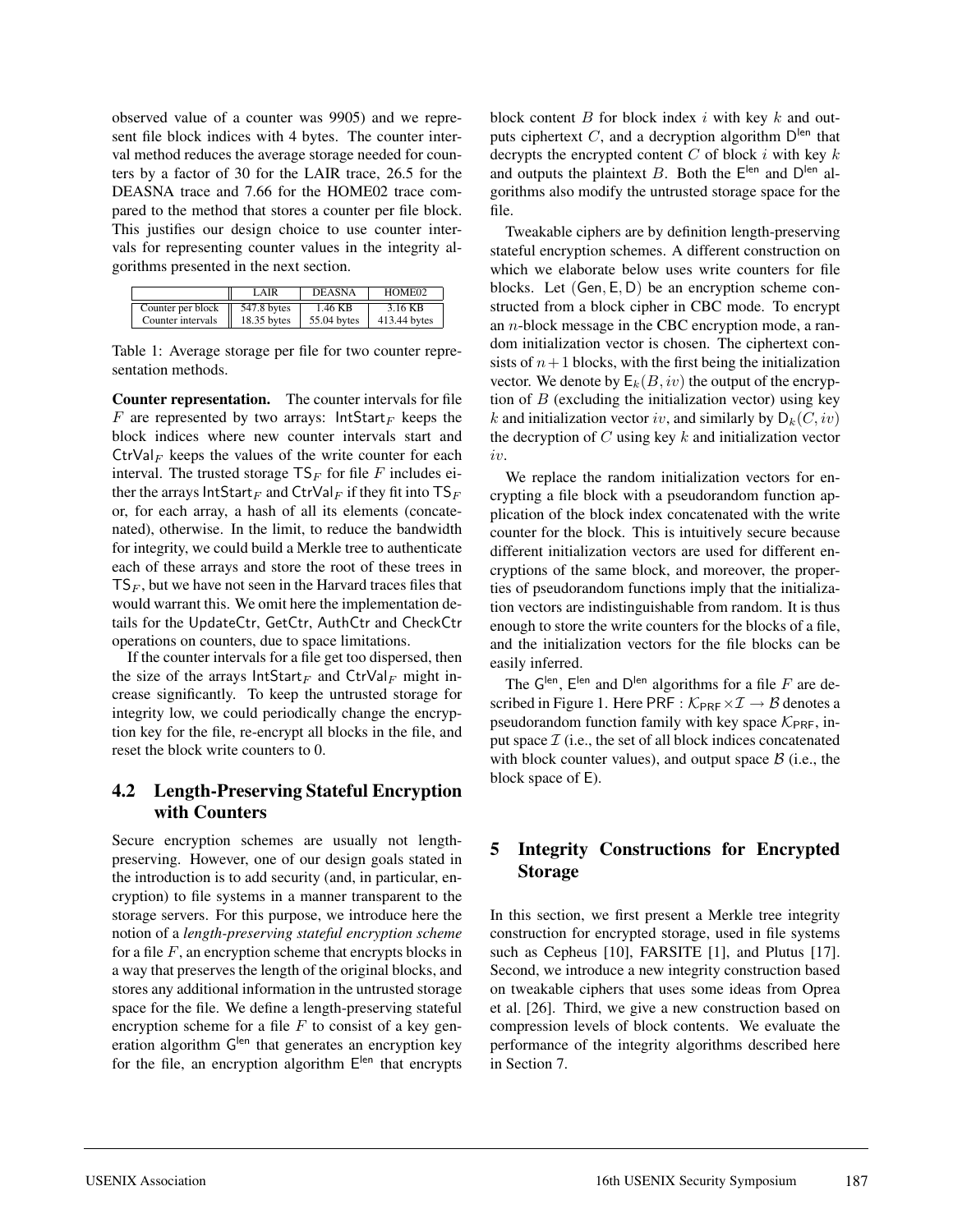| $\mathsf{G}^{\mathsf{len}}(F)$ :                          | $\mathsf{E}^{\mathsf{len}}_{\leq k_1, k_2>} (F, i, B)$ : | $D^{\text{len}}_{\leq k_1, k_2>} (F, i, C)$ :               |
|-----------------------------------------------------------|----------------------------------------------------------|-------------------------------------------------------------|
| $k_1 \stackrel{R}{\leftarrow} \mathcal{K}_{\mathsf{PRF}}$ | $F.\mathsf{Updatectr}(i)$                                | $iv \leftarrow \mathsf{PRF}_{k_1}(i  F.\mathsf{Getctr}(i))$ |
| $k_2 \leftarrow$ Gen()                                    | $iv \leftarrow \text{PRF}_{k_1}(i  F.\text{GetCtr}(i))$  | $B \leftarrow D_{k_2}(C, iv)$                               |
| return $\langle k_1, k_2 \rangle$                         | $C \leftarrow E_{k_2}(B, iv)$                            | return $B$                                                  |
|                                                           | return $C$                                               |                                                             |

Figure 1: Implementing a length-preserving stateful encryption scheme with write counters.

| $F.\mathsf{Update}(i, B)$ :                            | $\overline{F$ . Check $(i, C)$ :                                  |
|--------------------------------------------------------|-------------------------------------------------------------------|
| $k \leftarrow F$ .enc_kev                              | $k \leftarrow F$ .enc_key                                         |
| $MT_F$ . Update Tree (TS <sub>F</sub> , i, $h(i  B)$ ) | $B_i \leftarrow \mathsf{D}_{i}^{\mathsf{len}}(F, i, C)$           |
| $C \leftarrow \mathsf{E}_{k}^{\mathsf{len}}(F, i, B)$  | if $MT_F$ . Check Tree (TS <sub>F</sub> , i, $h(i  B_i)$ ) = true |
| $F.W$ riteBlock $(i, C)$                               | return $B_i$                                                      |
|                                                        | else                                                              |
|                                                        | return                                                            |
| $F$ . Append $(B)$ :                                   | $F.Delete()$ :                                                    |
| $k \leftarrow F$ .enc_key                              | $n \leftarrow F$ blocks                                           |
| $n \leftarrow F$ blocks                                | $MT_F$ . Delete Tree (TS <sub>F</sub> )                           |
| $MT_F$ . Append Tree (TS <sub>F</sub> , $h(n+1  B)$ )  | delete $B_n$ from file F                                          |
| $C \leftarrow \mathsf{E}_k^{\mathsf{len}}(F, n+1, B)$  |                                                                   |
| $F.WriteBlock(n + 1, C)$                               |                                                                   |

Figure 2: The Update, Check, Append and Delete algorithms for the MT-EINT construction.

### **5.1 The Merkle Tree Construction** MT**-**EINT

In this construction, file blocks can be encrypted with any length-preserving stateful encryption scheme and they are authenticated with a Merkle tree. More precisely, if F is a file comprised of blocks  $B_1, \ldots, B_n$ , then the untrusted storage for integrity for file  $F$  is  $US_F = MT_F(h(1||B_1), \ldots, h(n||B_n))$  (for h a secondpreimage resistant hash function), and the trusted storage  $TS_F$  is the root of this tree.

The algorithm Init runs the key generation algorithm  $G<sup>len</sup>$  of the length-preserving stateful encryption scheme for file F. The algorithms Update, Check, Append and Delete of the MT-EINT construction are given in Figure 2. We denote here by  $F$  enc key the encryption key for file  $F$  (generated in the Init algorithm) and  $F$ .blocks the number of blocks in file F.

- In the Update $(i, B)$  algorithm for file F, the *i*-th leaf in  $MT_F$  is updated with the hash of the new block content using the algorithm UpdateTree and the encryption of  $B$  is stored in the *i*-th block of  $F$ .

- To append a new block  $B$  to file  $F$  with algorithm Append(B), a new leaf is appended to  $MT_F$  with the algorithm AppendTree, and then an encryption of  $B$  is stored in the  $(n + 1)$ -th block of F (for n the number of blocks of  $F$ ).

- In the Check $(i, C)$  algorithm for file F, block C is decrypted, and its integrity is checked using the CheckTree algorithm.

- To delete the last block from a file  $F$  with algorithm Delete, the last leaf in  $MT_F$  is deleted with the algorithm DeleteTree.

The MT-EINT construction detects data modification

and block swapping attacks, as file block contents are authenticated by the root of the Merkle tree for each file. The MT-EINT construction is also secure against replay attacks, as the tree contains the hashes of the latest version of the data blocks and the root of the Merkle tree is authenticated in trusted storage.

### **5.2 The Randomness Test Construction** RAND**-**EINT

Whereas in the Merkle tree construction any lengthpreserving stateful encryption algorithm can be used to individually encrypt blocks in a file, the randomness test construction uses the observation from Oprea et al. [26] that the integrity of the blocks that are efficiently distinguishable from random blocks can be checked with a randomness test if a tweakable cipher is used to encrypt them. As such, integrity information is stored only for random-looking blocks.

In this construction, a Merkle tree per file that authenticates the contents of the random-looking blocks is built. The untrusted storage for integrity  $\mathsf{US}_F$  for file F comprised of blocks  $B_1, \ldots, B_n$  includes this tree RTree  $F =$  $\mathsf{MT}(h(i||B_i) : i \in \{1,\ldots,n\} \text{ and IsRand}(B_i) =$ 1), and, in addition, the set of block numbers that are random-looking RArr $F = \{i \in \{1, ..., n\}$ : IsRand $(B_i)=1$ , ordered the same as the leaves in the previous tree RTree<sub>F</sub>. The root of the tree RTree<sub>F</sub> is kept in the trusted storage  $TS_F$  for file F.

To prevent against replay attacks, clients need to distinguish different writes of the same block in a file. A simple idea [26] is to use a counter per file block that denotes the number of writes of that block, and make the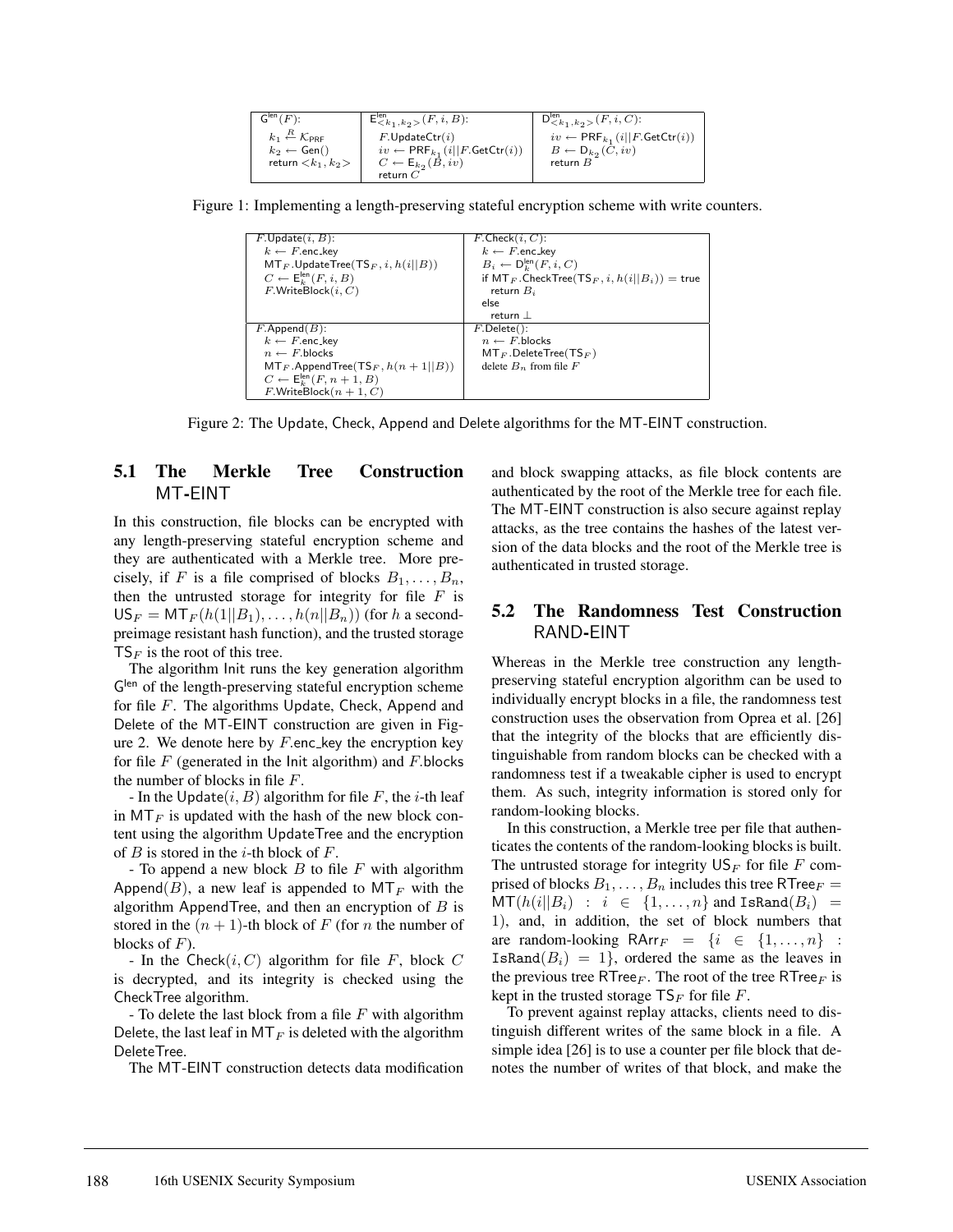| $F.\mathsf{Update}(i, B)$ :                                                                      | $F$ . Check $(i, C)$ :                                                        |
|--------------------------------------------------------------------------------------------------|-------------------------------------------------------------------------------|
| $k \leftarrow F$ .enc_kev                                                                        | $k \leftarrow F$ .enc_key                                                     |
| $F.\mathsf{Updatectr}(i)$                                                                        | if $F$ . Check $\text{ctr}() = \text{false}$                                  |
| $F$ .AuthCtr()                                                                                   | return                                                                        |
| if IsRand $(B) = 0$                                                                              | $B_i \leftarrow \mathsf{D}_{k}^{F.\mathsf{Twack}(i,F.\mathsf{GetCtr}(i))}(C)$ |
| if $i \in$ RArr $_F$                                                                             | if IsRand $(B_i)=0$                                                           |
| $RTree_F$ . Del Offset Tree (TS <sub>F</sub> , RArr <sub>F</sub> , i)                            | return $B_i$                                                                  |
| else                                                                                             | else                                                                          |
| if $i \in$ RArr $_F$                                                                             | if $i \in$ RArr $F$                                                           |
| $i \leftarrow \mathsf{RArr}_F.\mathsf{SearchOffset}(i)$                                          | $i \leftarrow \mathsf{RArr}_F$ . Search Offset $(i)$                          |
| RTree <sub>F</sub> .UpdateTree(TS <sub>F</sub> , j, $h(i  B)$ )                                  | if RTree $_F$ . CheckTree (TS $_F$ , j, $h(i  B_i)$ ) = true                  |
| else                                                                                             | return $B_i$                                                                  |
| $RTree_F$ . Append Tree (TS <sub>F</sub> , $h(i  B)$ )                                           | else                                                                          |
| append i at end of RArr $_F$                                                                     | return $\perp$                                                                |
| $F.\mathsf{WriteBlock}(i, \mathsf{E}^{F.\mathsf{True} \mathsf{ak}(i, F.\mathsf{GetCtr}(i))}(B))$ | else                                                                          |
|                                                                                                  | return                                                                        |
| $F$ . Append $(B)$ :                                                                             | $F.Delete()$ :                                                                |
| $k \leftarrow F$ .enc_key                                                                        | $n \leftarrow F$ blocks                                                       |
| $n \leftarrow F$ blocks                                                                          | if $n \in \mathsf{RArr}_F$                                                    |
| $F.\mathsf{Updatectr}(n+1)$                                                                      | $RTree_F$ . Del Offset Tree (TS <sub>F</sub> , RArr <sub>F</sub> , n)         |
| $F$ .AuthCtr()                                                                                   | delete $B_n$ from file F                                                      |
| if IsRand $(B) = 1$                                                                              |                                                                               |
| RTree $_F$ . Append Tree (TS $_F$ , $h(n+1  B)$ )                                                |                                                                               |
| append $n + 1$ at end of RArr $_F$                                                               |                                                                               |
| $F.\mathsf{WriteBlock}(n+1, \mathsf{E}^{F.\mathsf{Twoak}(n+1, F.\mathsf{GetCtr}(n+1))}(B))$      |                                                                               |

Figure 3: The Update, Check, Append and Delete algorithms for the RAND-EINT construction.

counter part of the encryption tweak. The block write counters need to be authenticated in the trusted storage space for the file  $F$  to prevent clients from accepting valid older versions of a block that are considered not random by the randomness test. To ensure that file blocks are encrypted with different tweaks, we define the tweak for a file block to be a function of the file, the block index and the block write counter. We denote by F.Tweak the tweak-generating function for file  $F$  that takes as input a block index and a block counter and outputs the tweak for that file block. The properties of tweakable ciphers imply that if a block is decrypted with a different counter (and so a different tweak), then it will look random with high probability.

The algorithm Init selects a key at random from the key space of the tweakable encryption scheme E. The Update, Check, Append and Delete algorithms of RAND-EINT are detailed in Figure 3. For the array RArr<sub>F</sub>, RArr<sub>F</sub> items denotes the number of items in the array, RArr $_F$  last denotes the last element in the array, and the function SearchOffset(i) for the array  $\mathsf{RArr}_F$ gives the position in the array where index  $i$  is stored (if it exists in the array).

- In the Update $(i, B)$  algorithm for file F, the write counter for block *i* is incremented and the counter authentication information from  $TS_F$  is updated with the algorithm AuthCtr. Then, the randomness test IsRand is applied to block content  $B$ . If  $B$  is not random looking, then the leaf corresponding to block  $i$  (if it exists) has to be removed from RTree<sub>F</sub>. This is done with the algorithm DelOffsetTree, described in Figure 4. On the

other hand, if  $B$  is random-looking, then the leaf corresponding to block  $i$  has to be either updated with the new hash (if it exists in the tree) or appended in  $RTree_F$ . Finally, the tweakable encryption of  $B$  is stored in the *i*-th block of F.

- To append a new block  $B$  to file  $F$  with  $n$  blocks using the Append $(B)$  algorithm, the counter for block  $n + 1$  is updated first with algorithm UpdateCtr. The counter authentication information from trusted storage is also updated with algorithm AuthCtr. Furthermore, the hash of the block index concatenated with the block content is added to RTree<sub>F</sub> only if the block is randomlooking. In addition, index  $n+1$  is added to RArr<sub>F</sub> in this case. Finally, the tweakable encryption of  $B$  is stored in the  $(n + 1)$ -th block of F.

- In the Check $(i, C)$  algorithm for file F, the authentication information for the block counters is checked first. Then block C is decrypted, and checked for integrity. If the content of the  $i$ -th block is not random-looking, then by the properties of tweakable ciphers we can infer that the block is valid with high probability. Otherwise, the integrity of the  $i$ -th block is checked using the tree RTree $_F$ . If i is not a block index in the tree, then the integrity of block  $i$  is unconfirmed and the block is rejected.

- In the Delete algorithm for file  $F$ , the hash of the last block has to be removed from the tree by calling the algorithm DelOffsetTree (described in Figure 4), in the case in which the last block is authenticated through RTree $_F$ .

It is not necessary to authenticate in trusted storage the array  $\mathsf{RArr}_F$  of indices of the random-looking blocks in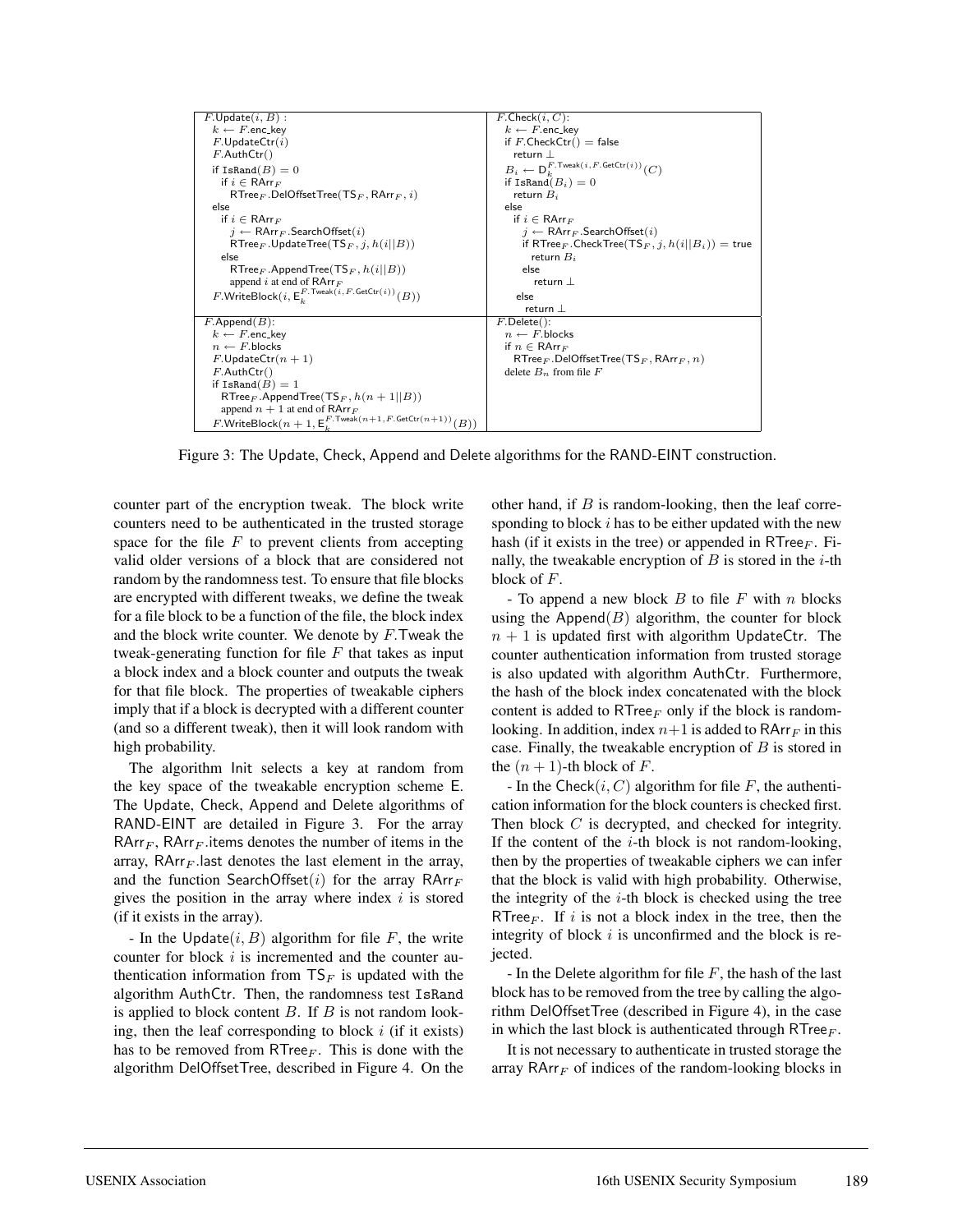Figure 4: The DelOffsetTree algorithm for a tree  $T$ deletes the hash of block  $i$  from  $T$  and moves the last leaf to its position, if necessary.

a file. The reason is that the root of  $RTree_F$  is authenticated in trusted storage and this implies that an adversary cannot modify the order of the leaves in RTree<sub>F</sub> without being detected in the AppendTree, UpdateTree or CheckTree algorithms.

The construction RAND-EINT protects against unauthorized modification of data written to disk and block swapping attacks by authenticating the root of RTree $_F$ in the trusted storage space for each file. By using write counters in the encryption of block contents and authenticating the values of the counters in trusted storage, this construction provides defense against replay attacks and provides all the security properties of the MT-EINT construction.

## **5.3 The Compression Construction** COMP**-**EINT

This construction is again based on the intuition that many workloads feature redundancy in file contents. In this construction, the block is compressed before encryption. If the compression level of the block content is high enough, then a message authentication code (i.e., MAC) of the block can be stored in the block itself, reducing the amount of storage necessary for integrity. The authentication information for blocks that can be compressed is stored on untrusted storage, and consequently a MAC is required. Like in the previous construction, a Merkle tree RTree<sub>F</sub> is built over the hashes of the blocks in file F that cannot be compressed enough, and the root of the tree is kept in trusted storage. In order to prevent replay attacks, it is necessary that block write counters are included either in the computation of the block MAC (in the case in which the block can be compressed) or in hashing the block (in the case in which the block cannot be compressed enough). Similarly to scheme RAND-EINT, the write counters for a file  $F$  need to be authenticated in the trusted storage space  $TS_F$ .

In this construction, file blocks can be encrypted with any length-preserving encryption scheme, as defined in Section 4.2. In describing the scheme, we need compression and decompression algorithms such that decompress(compress $(m)$ ) = m, for any message m. We can also pad messages up to a certain fixed length by using the pad function with an output of  $l$  bytes, and unpad a padded message with the unpad function such that unpad(pad $(m)$ ) = m, for all messages m of length less than l bytes. We can use standard padding methods for implementing these algorithms [4]. To authenticate blocks that can be compressed, we use a message authentication code  $H : \mathcal{K}_H \times \{0,1\}^* \to \{0,1\}^s$  that outputs strings of length s bits.

The algorithm Init runs the key generation algorithm Glen of the length-preserving stateful encryption scheme for file F to generate key  $k_1$  and selects at random a key  $k_2$  from the key space  $\mathcal{K}_H$  of H. It outputs the tuple  $\langle k_1, k_2 \rangle$ . The Update, Append, Check and Delete algorithms of the COMP-EINT construction are detailed in Figure 5. Here  $L_c$  is the byte length of the largest plaintext size for which the ciphertext is of length at most the file block length less the size of a MAC function output. For example, if the block size is 4096 bytes, HMAC [3] with SHA-1 is used for computing MACs (whose output is 20 bytes) and 16-byte AES is used for encryption, then  $L<sub>c</sub>$  is the largest multiple of the AES block size (i.e., 16) bytes) less than  $4096 - 20 = 4076$  bytes. The value of  $L_c$  in this case is 4064 bytes.

- In the Update $(i, B)$  algorithm for file F, the write counter for block  $i$  is incremented and the counter authentication information from  $TS_F$  is updated with the algorithm AuthCtr. Then block content  $B$  is compressed to  $B^c$ . If the length of  $B^c$  (denoted  $|B^c|$ ) is at most  $L_c$ , then there is room to store the MAC of the block content inside the block. In this case, the hash of the previous block content stored at the same address is deleted from the Merkle tree  $RTree<sub>F</sub>$ , if necessary. The compressed block is padded and encrypted, and then stored with its MAC in the  $i$ -th block of  $F$ . Otherwise, if the block cannot be compressed enough, then its hash has to be inserted into the Merkle tree RTree $_F$ . The block content  $B$  is then encrypted with a length-preserving stateful encryption scheme using the key for the file and is stored in the  $i$ -th block of  $F$ .

- To append a new block  $B$  to file  $F$  with  $n$  blocks using the Append(B) algorithm, the counter for block  $n+1$ is updated first with algorithm UpdateCtr. The counter authentication information from trusted storage is also updated with algorithm AuthCtr. Block  $B$  is then compressed. If it has an adequate compression level, then the compressed block is padded and encrypted, and a MAC is concatenated at the end of the new block. Otherwise, a new hash is appended to the Merkle tree RTree $_F$  and an encryption of B is stored in the  $(n + 1)$ -th block of F.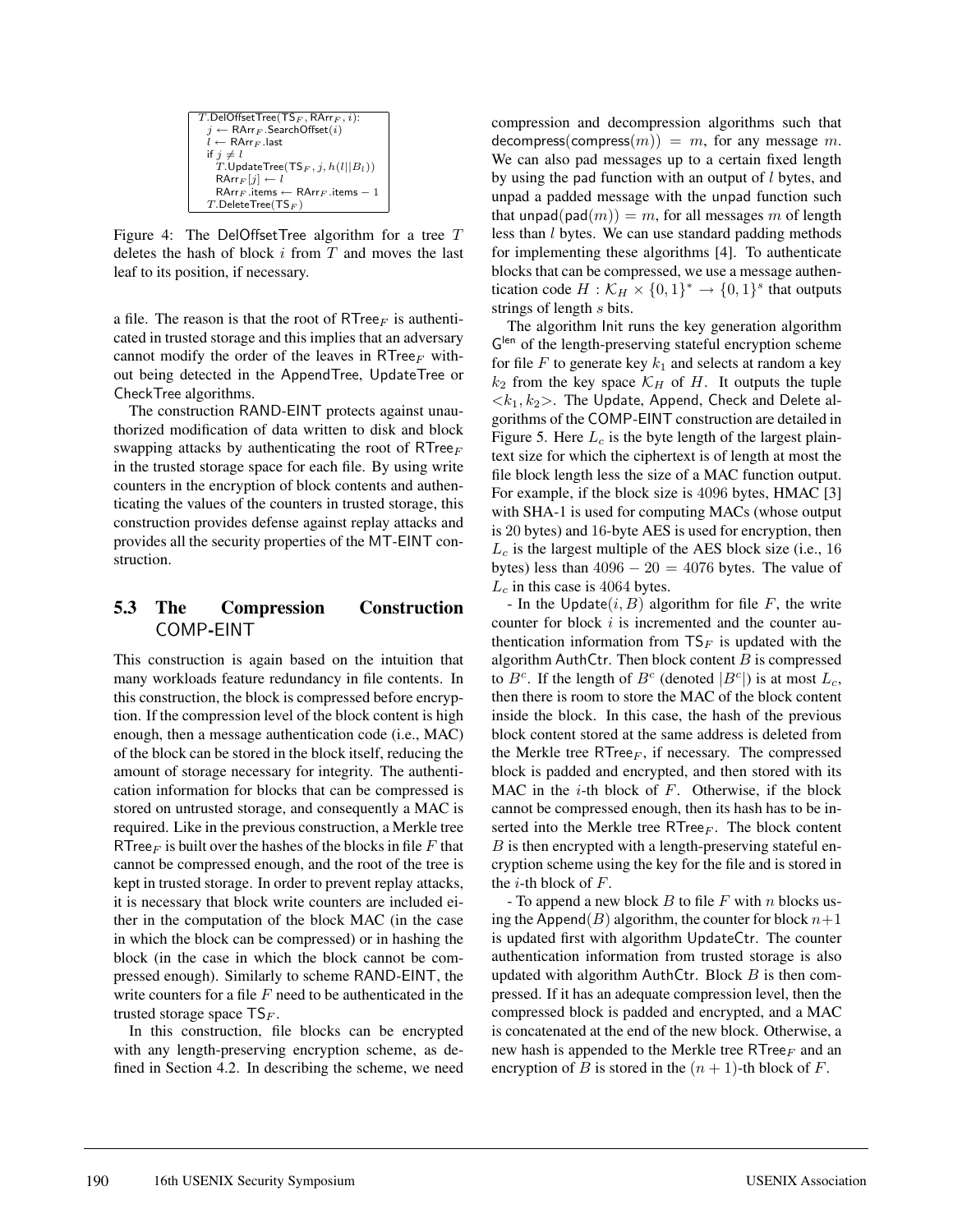

Figure 5: The Update, Check, Append and Delete algorithms for the COMP-EINT construction.

- In the Check $(i, C)$  algorithm for file F, the authentication information from  $TS_F$  for the block counters is checked first. There are two cases to consider. First, if the  $i$ -th block of  $F$  is authenticated through the Merkle tree RTree<sub>F</sub>, as indicated by RArr<sub>F</sub>, then the block is decrypted and algorithm CheckTree is called. Otherwise, the MAC of the block content is stored at the end of the block and we can thus parse the  $i$ -th block of F as  $C'||hval$ .  $C'$  has to be decrypted, unpadded and decompressed, in order to obtain the original block content  $B_i$ . The value *hval* stored in the block is checked to match the MAC of the block index  $i$  concatenated with the write counter for block i and block content  $B_i$ .

- In the Delete algorithm for file  $F$ , the hash of the last block has to be removed from the tree by calling the algorithm DelOffsetTree (described in Figure 4), in the case in which the last block is authenticated through RTree $_F$ .

The construction COMP-EINT prevents against replay attacks by using write counters for either computing a MAC over the contents of blocks that can be compressed enough, or a hash over the contents of blocks that cannot be compressed enough, and authenticating the write counters in trusted storage. It meets all the security properties of MT-EINT and RAND-EINT.

#### **6 Implementation**

Our integrity algorithms are very general and they can be integrated into any cryptographic file system in either the kernel or user space. For the purpose of evaluating and comparing their performance, we implemented them in EncFS [14], an open-source user-level file system that transparently encrypts file blocks. EncFS uses the FUSE [12] library to provide the file system interface. FUSE provides a simple library API for implementing file systems and it has been integrated into recent versions of the Linux kernel.

In EncFS, files are divided into fixed-size blocks and each block is encrypted individually. Several ciphers such as AES and Blowfish in CBC mode are available for block encryption. We implemented in EncFS the three constructions that provide integrity: MT-EINT, RAND-EINT and COMP-EINT. While any length-preserving encryption scheme can be used in the MT-EINT and COMP-EINT constructions, RAND-EINT is constrained to use a tweakable cipher for encrypting file blocks. We choose to encrypt file blocks in MT-EINT and COMP-EINT with the lengthpreserving stateful encryption derived from the AES cipher in CBC mode (as shown in Section 4.2), and use the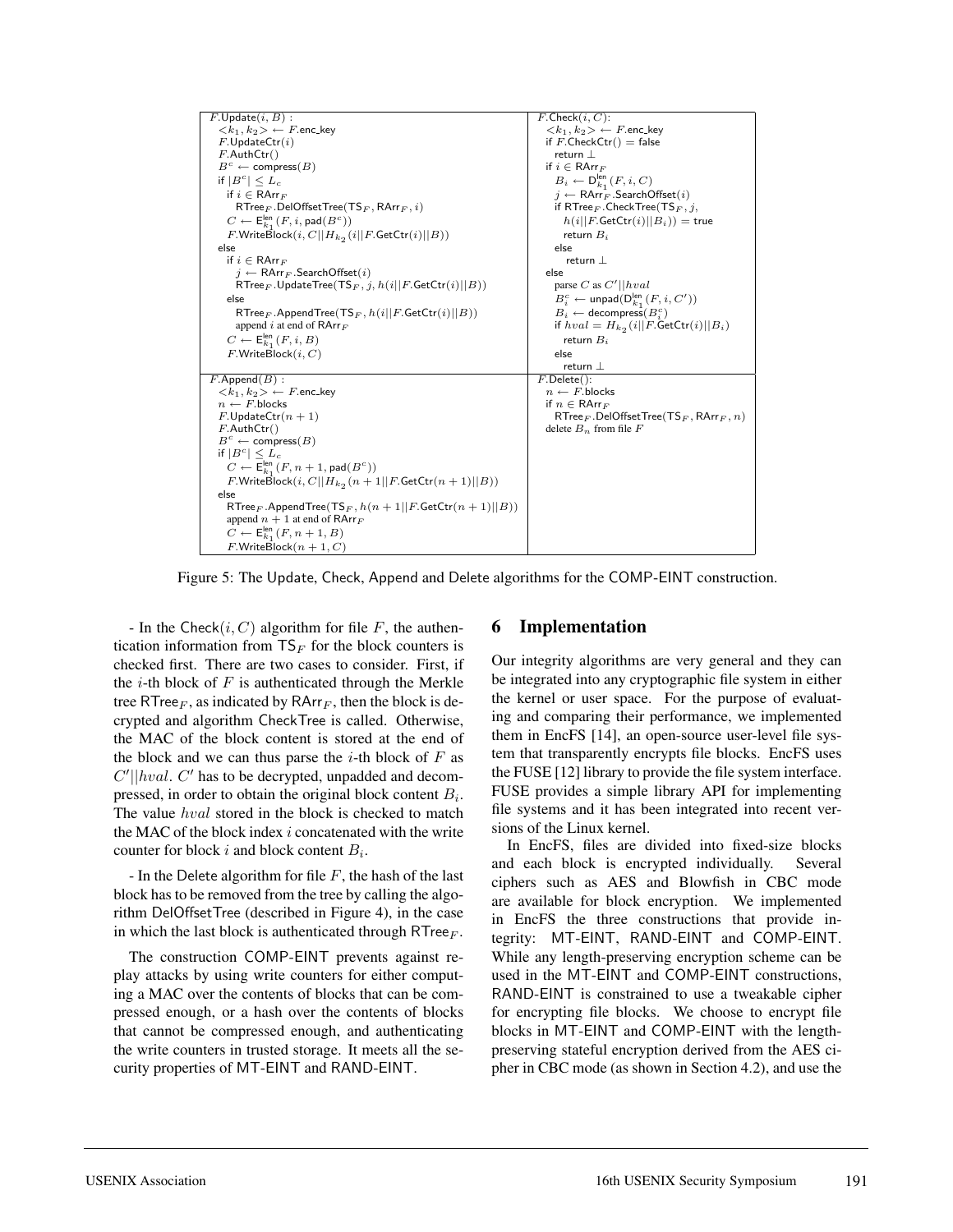

Figure 6: Prototype architecture.

CMC tweakable cipher [15] as the encryption method in RAND-EINT. In our integrity algorithms, we use the SHA-1 hash function and the message-authentication code HMAC instantiated also with the SHA-1 hash function. For compressing and decompressing blocks in COMP-EINT we use the zlib library.

Our prototype architecture is depicted in Figure 6. We modified the user space of EncFS to include the CMC cipher for block encryption and the new integrity algorithms. The server uses the underlying file system (i.e., reiserfs) for the storage of the encrypted files. The Merkle trees for integrity RTree $_F$  and the index arrays of the random-looking blocks  $\mathsf{RArr}_F$  are stored with the encrypted files in the untrusted storage space on the server. For faster integrity checking (in particular to improve the running time of the SearchOffset algorithm used in the Update and Check algorithms of the RAND-EINT and COMP-EINT constructions), we also keep the array  $\mathsf{RArr}_F$  for each file, ordered by indices. The roots of the trees RTree<sub>F</sub>, and the arrays IntStart<sub>F</sub> and CtrVal<sub>F</sub> or their hashes (if they are too large) are stored in a trusted storage space. In our current implementation, we use two extended attributes for each file  $F$ , one for the root of RTree $_F$  and the second for the arrays  $IntStart_F$  and CtrVal<sub>F</sub>, or their hashes.

By default, EncFS caches the last block content written to or read from the disk. In our implementation, we cached the last arrays RArr<sub>F</sub>, IntStart<sub>F</sub> and CtrVal<sub>F</sub> used in a block update or check operation. Since these arrays are typically small (a few hundred bytes), they easily fit into memory. We also evaluate the effect of caching of Merkle trees in our system in Section 7.1.

### **7 Performance Evaluation**

In this section, we evaluate the performance of the new randomness test and compression integrity constructions for encrypted storage compared to that of Merkle trees. We ran our experiments on a 2.8 GHz Intel D processor machine with 1GB of RAM, running SuSE Linux 9.3 with kernel version 2.6.11. The hard disk used was an

#### 80GB SATA 7200 RPM Maxtor.

The main challenge we faced in evaluating the proposed constructions was to come up with representative file system workloads. While the performance of the Merkle tree construction is predictable independently of the workload, the performance of the new integrity algorithms is highly dependent on the file contents accessed, in particular on the randomness of block contents. To our knowledge, there are no public traces that contain file access patterns, as well as the contents of the file blocks read and written. Due to the privacy implications of releasing actual users' data, we expect it to be nearly impossible to get such traces from a widely used system. However, we have access to three public NFS Harvard traces [9] that contain NFS traffic from several of Harvard's campus servers. The traces were collected at the level of individual NFS operations and for each read and write operation they contain information about the file identifier, the accessed offset in the file and the size of the request (but not the actual file contents).

To evaluate the integrity algorithms proposed in this paper, we perform two sets of experiments. In the first one, we strive to demonstrate how the performance of the new constructions varies for different file contents. For that, we use representative files from a Linux distribution installed on one of our desktop machines, together with other files from the user's home directory, divided into several file types. We identify five file types of interest: text, object, executables, images, and compressed files, and build a set of files for each class of interest. All files of a particular type are first encrypted and the integrity information for them is built; then they are decrypted and checked for integrity. We report the performance results for the files with the majority of blocks not random-looking (i.e., text, executable and object) and for those with mostly random-looking blocks (i.e., image and compressed). In this experiment, all files are written and read sequentially, and as such the access pattern is not a realistic one.

In the second set of experiments, we evaluate the effect of more realistic access patterns on the performance of the integrity schemes, using the NFS Harvard traces. As the Harvard traces do not contain information about actual file block contents written to the disks, we generate synthetic block contents for each block write request. We define two types of block contents: lowentropy and high-entropy, and perform experiments assuming that either all blocks are low-entropy or all are high-entropy. These extreme workloads represent the "best" and "worst"-case for the new algorithms, respectively. We also consider a "middle"-case, in which a block is random-looking with a 50% probability, and plot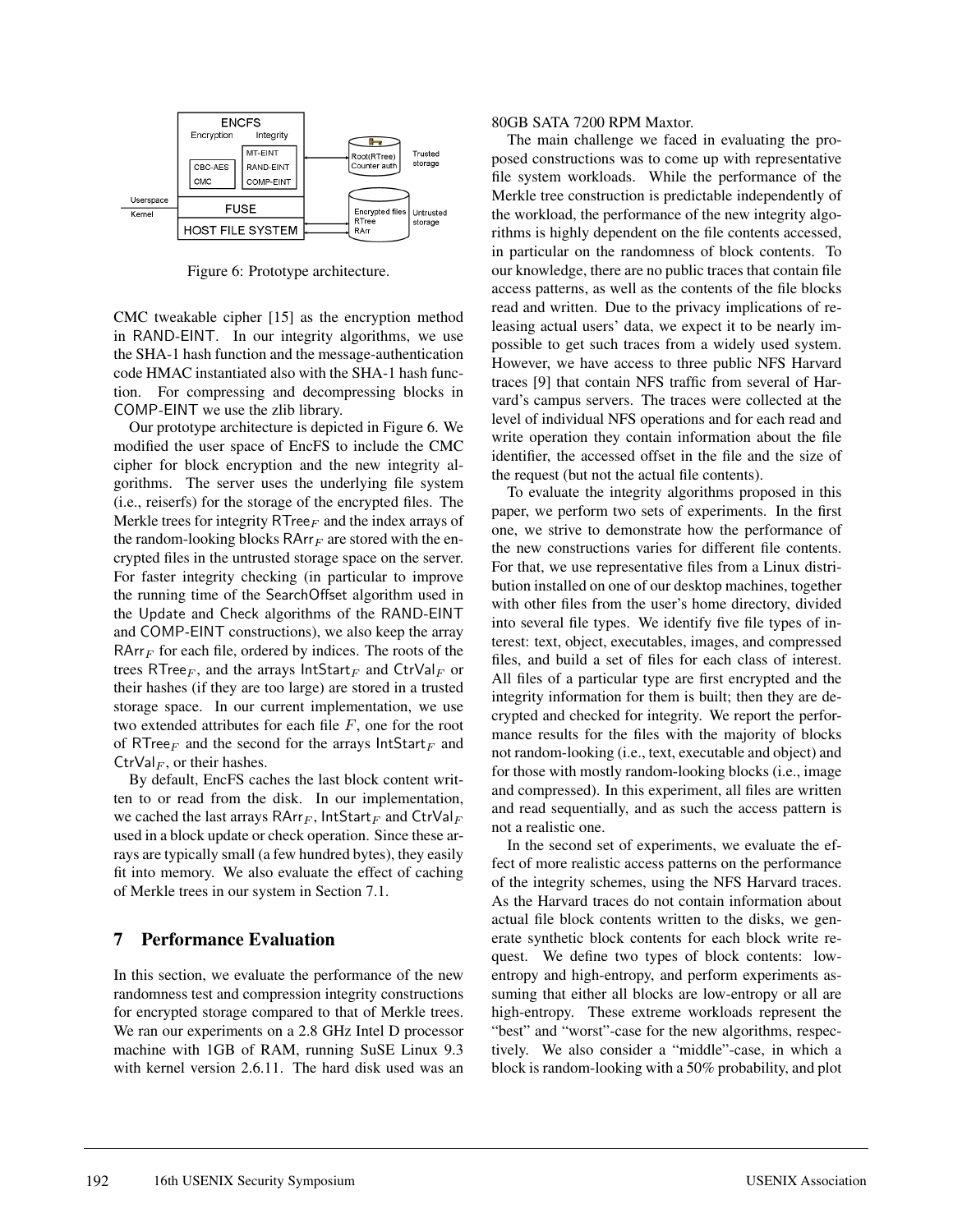the performance results of the new schemes relative to the Merkle tree integrity algorithm for the best, middle and worst cases.

## **7.1 The Impact of File Block Contents on Integrity Performance**

File sets. We consider a snapshot of the file system from one of our desktop machines. We gathered files that belong to five classes of interest: (1) *text files* are files with extensions .txt, .tex, .c, .h, .cpp, .java, .ps, .pdf; (2) *object files* are system library files from the directory /usr/local/lib; (3) *executable files* are system executable files from directory /usr/local/bin; (4) *image files* are JPEG files and (5) *compressed files* are gzipped tar archives. Several characteristics of each set, including the total size, the number of files in each set, the minimum, average and maximum file sizes and the fraction of file blocks that are considered random-looking by the entropy test are given in Table 2.

**Experiments.** We consider three cryptographic file systems: (1) MT-EINT with CBC-AES for encrypting file blocks; (2) RAND-EINT with CMC encryption; (3) COMP-EINT with CBC-AES encryption. For each cryptographic file system, we first write the files from each set; this has the effect of automatically encrypting the files, and running the Update algorithm of the integrity method for each file block. Second, we read all files from each set; this has the effect of automatically decrypting the files, and running the Check algorithm of the integrity method for each file block. We use file blocks of size 4KB in the experiments.

**Micro-benchmarks.** We first present a microbenchmark evaluation for the text and compressed file sets in Figure 7. We plot the total time to write and read the set of text and compressed files, respectively. The write time for a set of files includes the time to encrypt all the files in the set, create new files, write the encrypted contents in the new files and build the integrity information for each file block with algorithms Update and Append. The read time for a set of files includes the time to retrieve the encrypted files from disk, decrypt each file from the set and check the integrity of each file block with algorithm Check. We separate the total time incurred by the write and read experiments into the following components: encryption/decryption time (either AES or CMC); hashing time that includes the computation of both SHA-1 and HMAC; randomness check time (either the entropy test for RAND-EINT or compression/decompression time for COMP-EINT); Merkle tree operations (e.g., given a leaf index, find its index in inorder traversal or given an inorder index of a node in the tree, find the inorder index of its sibling and parent); the time to update and check the root of the tree (the root of the Merkle tree is stored as an extended attribute for the file) and disk waiting time.

The results show that the cost of CMC encryption and decryption is about 2.5 times higher than that of AES encryption and decryption in CBC mode. Decompression is between 4 and 6 times faster than compression and this accounts for the good read performance of COMP-EINT.

A substantial amount of the MT-EINT overhead is due to disk waiting time (for instance, 39% at read for text files) and the time to update and check the root of the Merkle tree (for instance, 30% at write for compressed files). In contrast, due to smaller sizes of the Merkle trees in the RAND-EINT and COMP-EINT file systems, the disk waiting time and the time to update and check the root of the tree for text files are smaller. The results suggests that caching of the hash values stored in Merkle trees in the file system might reduce the disk waiting time and the time to update the root of the tree and improve the performance of all three integrity constructions, and specifically that of the MT-EINT algorithm. We present our results on caching next.

**Caching Merkle trees.** We implemented a global cache that stores the latest hashes read from Merkle trees used to either update or check the integrity of file blocks. As an optimization, when we verify the integrity of a file block, we compute all the hashes on the path from the node up to the root of the tree until we reach a node that is already in the cache and whose integrity has been validated. We store in the cache only nodes that have been verified and that are authentic. When a node in the cache is written, all its ancestors on the path from the node to the root, including the node itself, are evicted from the cache.

We plot the total file write and read time in seconds for the three cryptographic file systems as a function of different cache sizes. We also plot the average integrity bandwidth per block in a log-log scale. Finally, we plot the cumulative size of the untrusted storage  $US_F$  for all files from each set. We show the combined graphs for low-entropy files (text, object and executable files) in Figure 8 and for high-entropy files (compressed and image files) in Figure 9.

The results show that MT-EINT benefits mostly on reads by implementing a cache of size 1KB, while the write time is not affected greatly by using a cache. The improvements for MT-EINT using a cache of 1KB are as much as 25.22% for low-entropy files and 20.34% for high-entropy files in the read experiment. In the following, we compare the performance of the three constructions for the case in which a 1KB cache is used.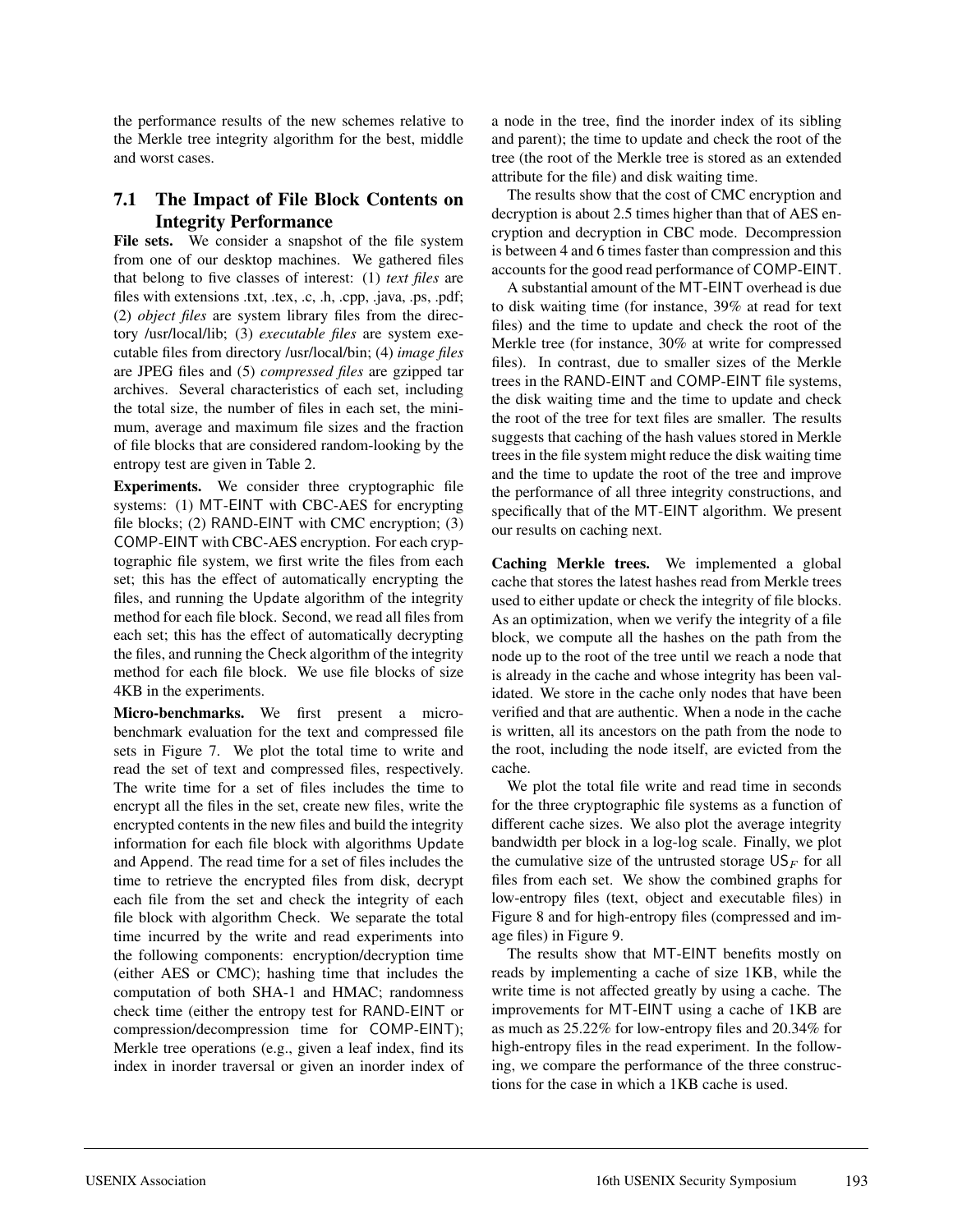|             | Total size | No. files | Min. file size | Max. file size    | Avg. file size | Fraction of random-looking blocks |
|-------------|------------|-----------|----------------|-------------------|----------------|-----------------------------------|
| Text        | 245 MB     | 808       | 27 bytes       | 34.94 MB          | 307.11 KB      | 0.0351                            |
| Objects     | 217 MB     | 28        | 15 bytes       | 92.66 MB          | 7.71 MB        | 0.0001                            |
| Executables | 341 MB     | 3029      | 24 bytes       | 13.21 MB          | 112.84 KB      | 0.0009                            |
| Image       | 189 MB     | 641       | 17 bytes       | $2.24 \text{ MB}$ | 198.4 KB       | 0.502                             |
| Compressed  | 249 MB     |           | 80.44 MB       | 167.65 MB         | 124.05 MB      | 0.7812                            |



Table 2: File set characteristics.

Figure 7: Micro-benchmarks for text and compressed files.

**Results for low-entropy files.** For sets of files with a low percent of random-looking blocks (text, object and executable files), RAND-EINT outperforms MT-EINT with respect to all the metrics considered. The performance of RAND-EINT compared to that of MT-EINT is improved by 31.77% for writes and 20.63% for reads. The performance of the COMP-EINT file system is very different in the write and read experiments due to the cost difference of compression and decompression. The write time of COMP-EINT is within 4% of the write time of MT-EINT and in the read experiment COMP-EINT outperforms MT-EINT by 25.27%. The integrity bandwidth of RAND-EINT and COMP-EINT is 92.93 and 58.25 times, respectively, lower than that of MT-EINT. The untrusted storage for integrity for RAND-EINT and COMP-EINT is reduced 2.3 and 1.17 times, respectively, compared to MT-EINT.

**Results for high-entropy files.** For sets of files with a high percent of random-looking blocks (image and compressed files), RAND-EINT adds a maximum performance overhead of 4.43% for writes and 18.15% for reads compared to MT-EINT for a 1KB cache. COMP-EINT adds a write performance overhead of 38.39% compared to MT-EINT, and performs within 1% of MT-EINT in the read experiment. The average integrity bandwidth needed by RAND-EINT and COMP-EINT is lower by 30.15% and 10.22%, respectively, than that used by MT-EINT. The untrusted storage for integrity used by RAND-EINT is improved by 9.52% compared to MT-EINT and that of COMP-EINT is within 1% of the storage used by MT-EINT. The reason that the average integrity bandwidth and untrusted storage for integrity are still reduced in RAND-EINT compared to MT-EINT is that in the set of high-entropy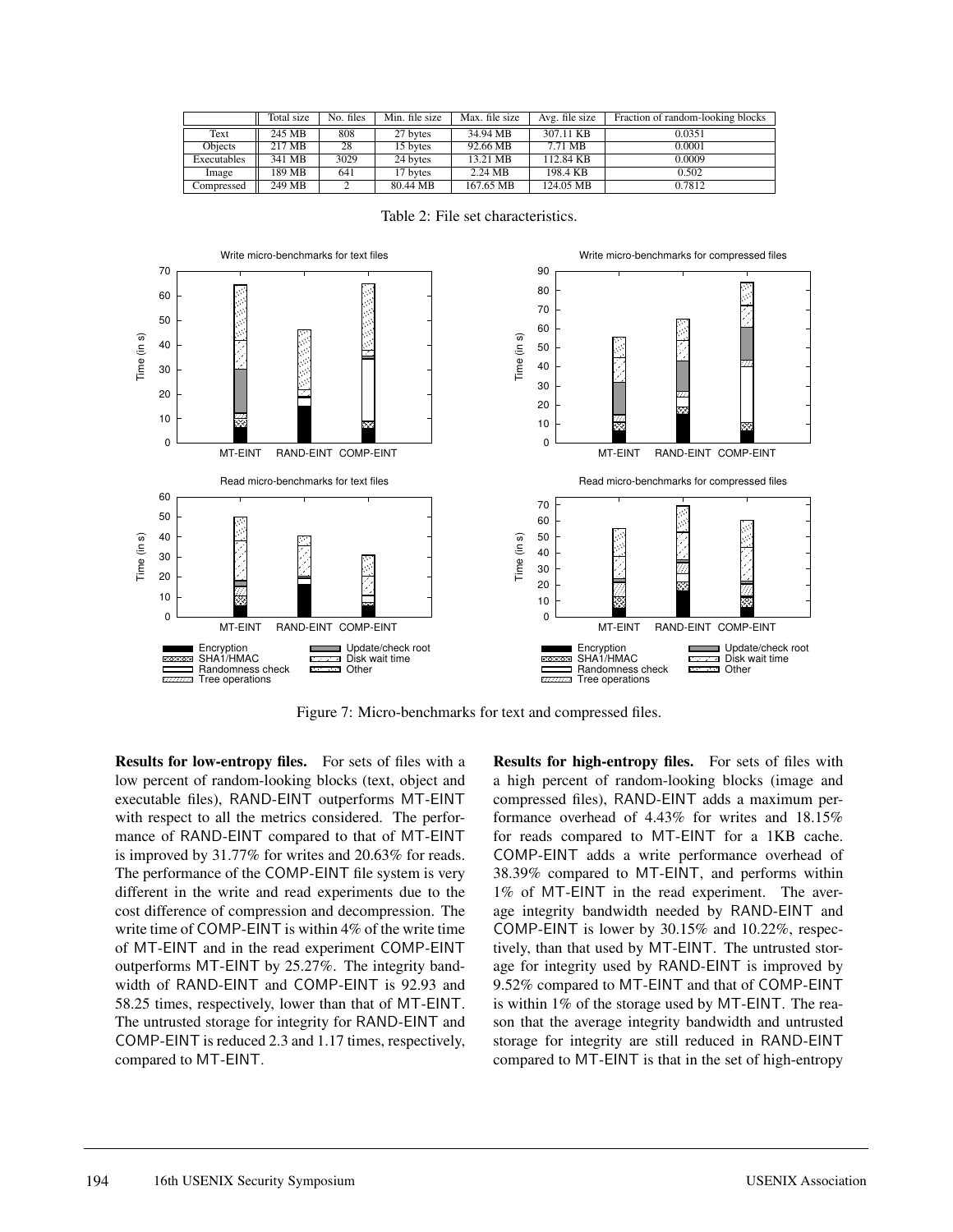

Figure 8: Evaluation for low-entropy files (text, object and executable files).

files considered only about 70% of the blocks have high entropy. We would expect that for files with 100% highentropy blocks, these two metrics will exhibit a small overhead with both RAND-EINT and COMP-EINT compared to MT-EINT (this is actually confirmed in the experiments from the next section). However, such workloads with 100% high entropy files are very unlikely to occur in practice.

### **7.2 The Impact of File Access Patterns on Integrity Performance**

**File traces.** We considered a subset of the three NFS Harvard traces [9] (LAIR, DEASNA and HOME02), each collected during one day. We show several characteristics of each trace, including the number of files and the total number of block write and read operations, in Table 3. The block size in these traces is 4096 bytes and we have implemented a 1KB cache for Merkle trees.

|               | Number of files | Number of writes | Number of reads |
|---------------|-----------------|------------------|-----------------|
| LAIR          | 7017            | 66331            | 23281           |
| <b>DEASNA</b> | 890             | 64091            | 521             |
| HOME02        | 83              | 89425            | 11815           |

|  |  |  | Table 3: NFS Harvard trace characteristics. |
|--|--|--|---------------------------------------------|
|--|--|--|---------------------------------------------|

**Experiments.** We replayed each of the three traces with three types of block contents: all low-entropy, all high-entropy and 50% high-entropy. For each experiment, we measured the total running time, the average integrity bandwidth and the total untrusted storage for integrity for RAND-EINT and COMP-EINT relative to MT-EINT and plot the results in Figure 10. We represent the performance of MT-EINT as the horizontal axis in these graphs and the performance of RAND-EINT and COMP-EINT relative to MT-EINT. The points above the horizontal axis are overheads compared to MT-EINT, and the points below the horizontal axis represent improvements relative to MT-EINT. The labels on the graphs denote the percent of random-looking blocks synthetically generated.

**Results.** The performance improvements of RAND-EINT and COMP-EINT compared to MT-EINT are as high as 56.21% and 56.85%, respectively, for the HOME02 trace for low-entropy blocks. On the other hand, the performance overhead for high-entropy blocks are at most 54.14% for RAND-EINT (in the LAIR trace) and 61.48% for COMP-EINT (in the DEASNA trace). RAND-EINT performs better than COMP-EINT when the ratio of read to write operations is small, as is the case for the DEASNA and HOME02 trace. As this ratio increases, COMP-EINT outperforms RAND-EINT.

For low-entropy files, both the average integrity bandwidth and the untrusted storage for integrity for both RAND-EINT and COMP-EINT are greatly reduced compared to MT-EINT. For instance, in the DEASNA trace, MT-EINT needs 215 bytes on average to update or check the integrity of a block, whereas RAND-EINT and COMP-EINT only require on average 0.4 bytes.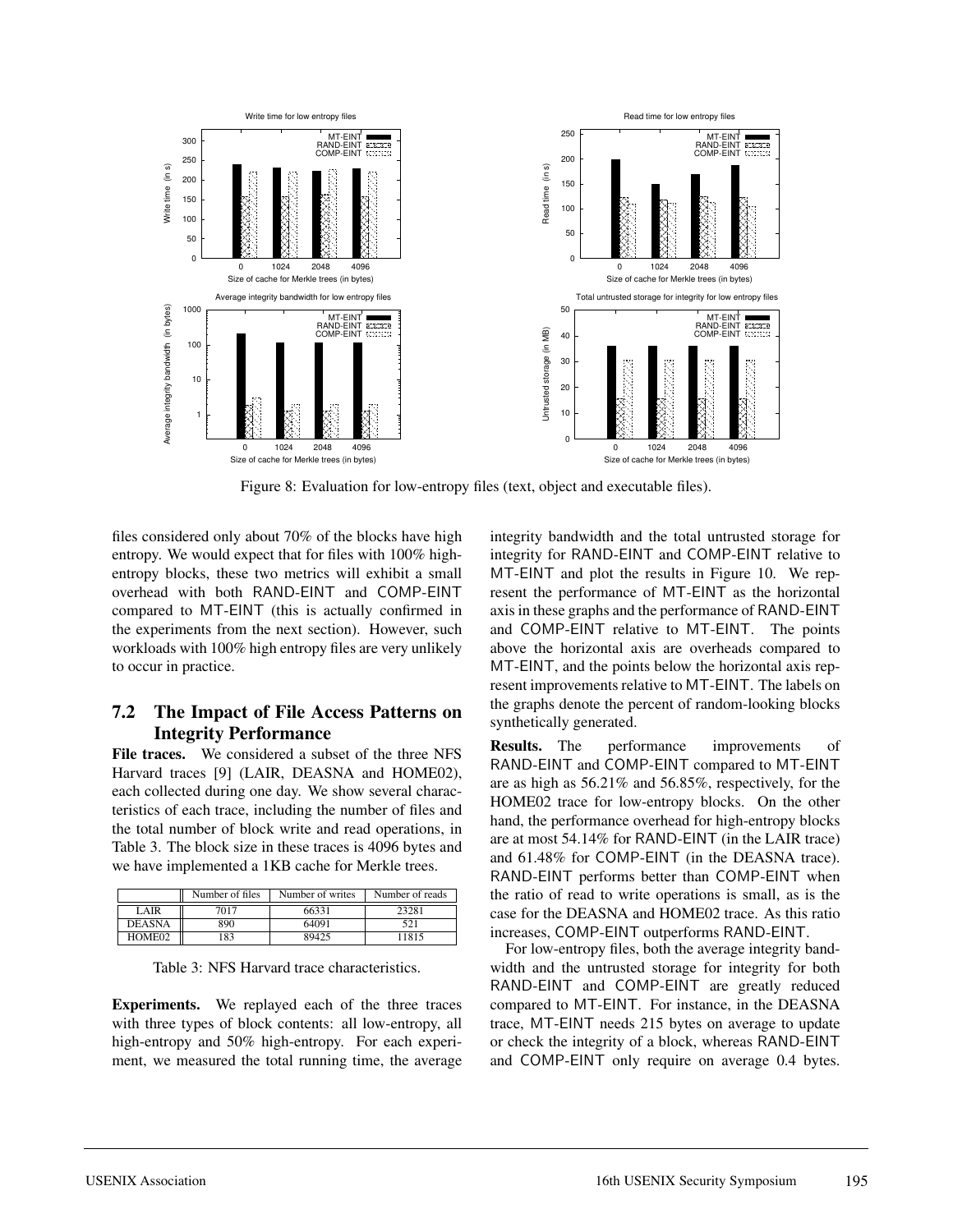

Figure 9: Evaluation for high-entropy files (image and compressed files).



Figure 10: Running time, average integrity bandwidth and storage for integrity of RAND-EINT and COMP-EINT relative to MT-EINT. Labels on the graphs represent percentage of random-looking blocks.

The amount of additional untrusted storage for integrity in the DEASNA trace is 2.56 MB for MT-EINT and only 7 KB for RAND-EINT and COMP-EINT. The maximum overhead added by both RAND-EINT and COMP-EINT compared to MT-EINT for high-entropy blocks is 30.76% for the average integrity bandwidth (in the HOME02 trace) and 19.14% for the amount of untrusted storage for integrity (in the DEASNA trace).

## **7.3 Discussion**

From the evaluation of the three constructions, it follows that none of the schemes is a clear winner over the others with respect to all the four metrics considered. Since the performance of both RAND-EINT and COMP-EINT is greatly affected by file block contents, it would be beneficial to know the percentage of high-entropy blocks in practical filesystem workloads. To determine statistics on file contents, we have performed a user study on several machines from our department running Linux. For each user machine, we have measured the percent of high-entropy blocks and the percent of blocks that cannot be compressed enough from users' home directories. The results show that on average, 28% percent of file blocks have high entropy and 32% percent of file blocks cannot be compressed enough to fit a MAC inside.

The implications of our study are that, for cryptographic file systems that store files similar to those in users' home directories, the new integrity algorithms improve upon Merkle trees with respect to all four metrics of interest. In particular, COMP-EINT is the best option for primarily read-only workloads when minimizing read latency is a priority, and RAND-EINT is the best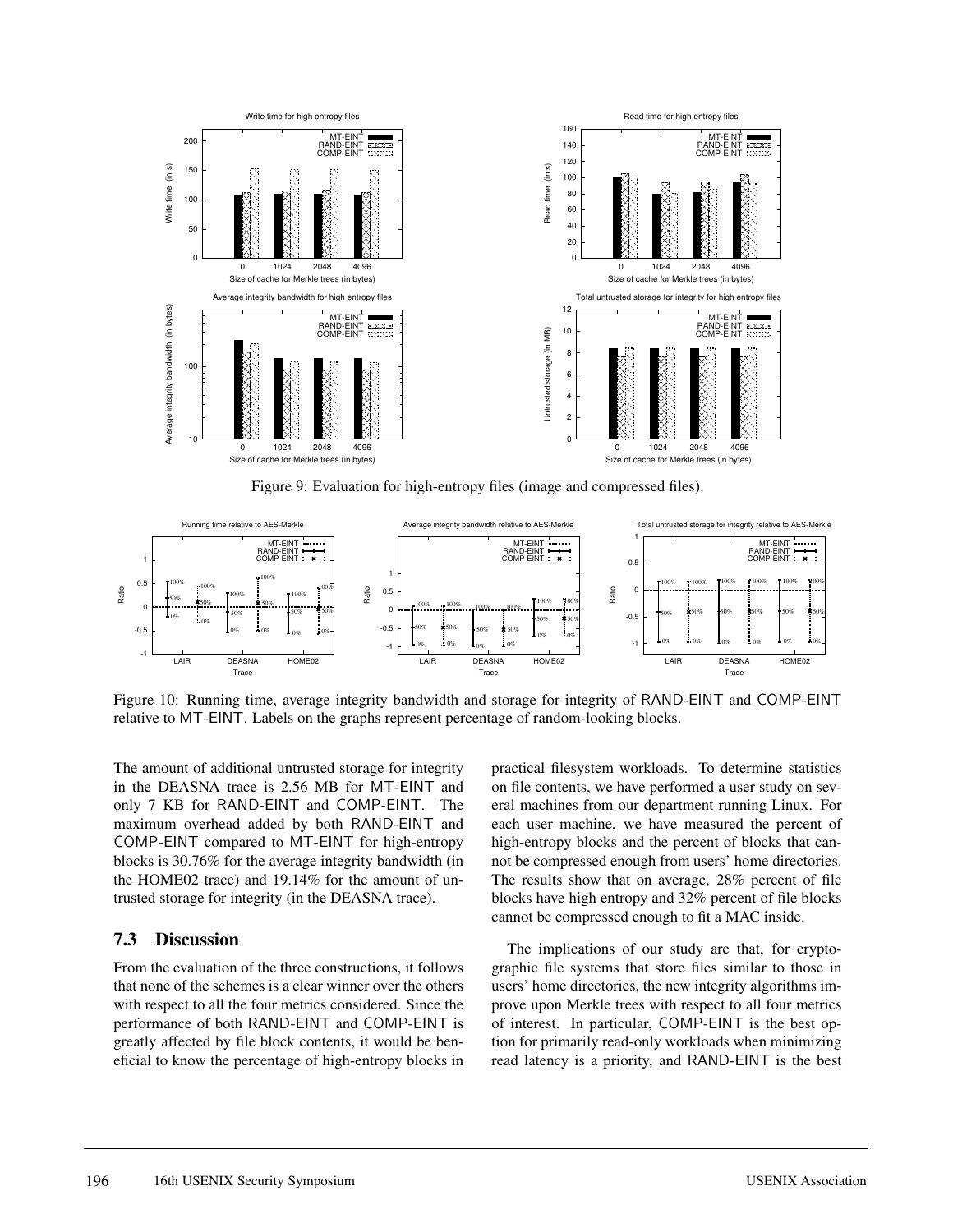choice for most other workloads. On the other hand, for an application in which the large majority of files have high-entropy (e.g., a file sharing application in which users transfer mostly audio and video files), the standard MT-EINT still remains the best option for integrity. We recommend that all three constructions be implemented in a cryptographic file system. An application can choose the best scheme based on its typical workload.

The new algorithms that we propose can be applied in other settings in which authentication of data stored on untrusted storage is desired. One example is checking the integrity of arbitrarily-large memory in a secure processor using only a constant amount of trusted storage [5, 7]. In this setting, a trusted checker maintains a constant amount of trusted storage and, possibly, a cache of data blocks most recently read from the main memory. The goal is for the checker to verify the integrity of the untrusted memory using a small bandwidth overhead.

The algorithms described in this paper can be used only in applications where the data that needs to be authenticated is encrypted. However, the COMP-EINT integrity algorithm can be easily modified to fit into a setting in which data is only authenticated and not encrypted, and can thus replace Merkle trees in such applications. On the other hand, the RAND-EINT integrity algorithm is only suitable in a setting in which data is encrypted with a tweakable cipher, as the integrity guarantees of this algorithm are based on the security properties of such ciphers.

#### **8 Related Work**

We have focused on Merkle trees as our point of comparison, though there are other integrity protections used on various cryptographic file systems that we have elided due to their greater expense in various measures. For example, a common integrity method used in cryptographic file systems such as TCFS [6] and SNAD [25] is to store a hash or message authentication code for each file block for authenticity. However, these approaches employ trusted storage linear in the number of blocks in the file (either the hashes or a counter per block). In systems such as SFS [22], SFSRO [11], Cepheus [10], FARSITE [1], Plutus [17], SUNDR [20] and IBM StorageTank [23, 27], a Merkle tree per file is built and the root of the tree is authenticated (by either digitally signing it or storing it in a trusted meta-data server). In SiRiUS [13], each file is digitally signed for authenticity, and so in addition the integrity bandwidth to update or check a block in a file is linear in the file size. Tripwire [19] is a user-level tool that computes a hash per file and stores it in trusted storage. While this approach achieves constant trusted storage for integrity per file, the integrity bandwidth is linear in the number of blocks in the file. For journaling file systems, an elegant solution for integrity called *hash logging* is provided by PFS [32]. The hashes of file blocks together with the file system metadata are stored in the file system log, a protected memory area. However, in this solution the amount of trusted storage for integrity for a file is linear in the number of blocks in the file.

Riedel et al. [28] provides a framework for extensively evaluating the security of storage systems. Wright et al. [33] evaluates the performance of five cryptographic file systems, focusing on the overhead of encryption. Two other recent surveys about securing storage systems are by Sivathanu et al. [31] and Kher and Kimand [18].

### **9 Conclusion**

We have proposed two new integrity constructions, RAND-EINT and COMP-EINT, that authenticate file blocks in a cryptographic file system using only a constant amount of trusted storage per file. Our constructions exploit the typical low entropy of block contents and sequentiality of file block writes to reduce the additional costs of integrity protection. We have evaluated the performance of the new constructions relative to the widely used Merkle tree algorithm, using files from a standard Linux distribution and NFS traces collected at Harvard university. Our experimental evaluation demonstrates that the performance of the new algorithms is greatly affected by file block contents and file access patterns. For workloads with majority low-entropy file blocks, the new algorithms improve upon Merkle trees with respect to all the four metrics considered.

#### **References**

- [1] A. Adya, W. J. Bolosky, M. Castro, G. Cermak, R. Chaiken, J. R. Douceur, J. Howell, J. R. Lorch, M. Theimer, and R. P. Wattenhofer. FARSITE: Federated, available, and reliable storage for an incompletely trusted environment. In *Proc. 5th Symposium on Operating System Design and Implementation (OSDI)*. Usenix, 2002.
- [2] Advanced encryption standard. Federal Information Processing Standards Publication 197, U.S. Department of Commerce/National Institute of Standards and Technology, National Technical Information Service, Springfield, Virginia, Nov. 2001.
- [3] M. Bellare, R. Canetti, and H. Krawczyk. Keying hash functions for message authentication. In *Proc. Crypto 1996*, volume 1109 of *Lecture Notes in Computer Science*, pages 1–15. Springer-Verlag, 1996.